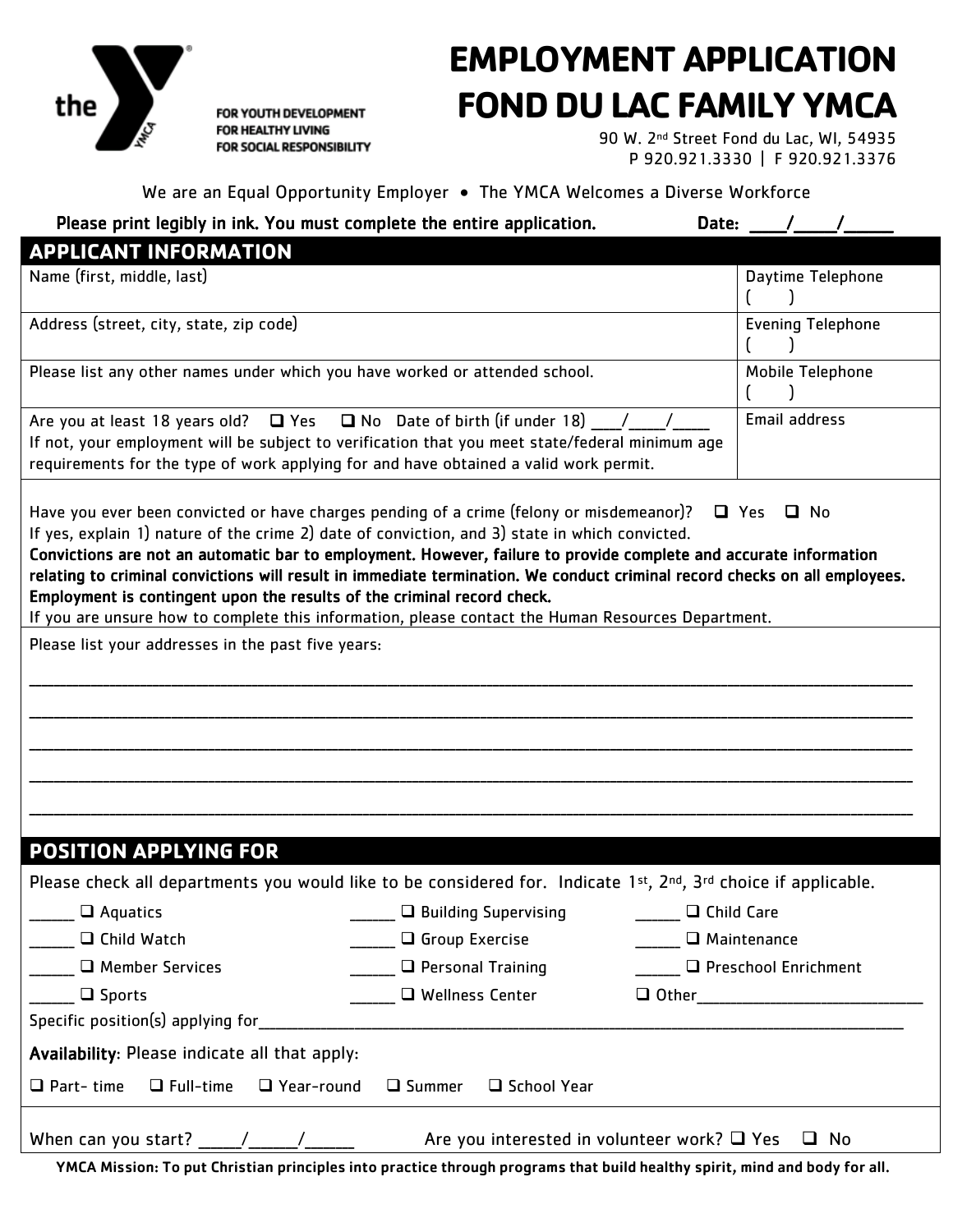| Have you been paid to work for the YMCA before? $\Box$ Yes $\Box$ No If yes, when?<br>How did you learn of this opening? (Check all that apply)                                            |                                         |                                     |                     |                    |                                     |  |
|--------------------------------------------------------------------------------------------------------------------------------------------------------------------------------------------|-----------------------------------------|-------------------------------------|---------------------|--------------------|-------------------------------------|--|
| O Community Agency___________________                                                                                                                                                      | □ Employee Referral_______________      |                                     | □ Employment Agency |                    |                                     |  |
| <b>Q</b> Government Agency                                                                                                                                                                 |                                         |                                     |                     |                    |                                     |  |
| □ School/College                                                                                                                                                                           | □ Social Media Ad                       |                                     | $\Box$ Walk- in     |                    |                                     |  |
| $\Box$ Wisconsin Job Center                                                                                                                                                                | <b>T</b> YMCA Job Opportunities Posting |                                     |                     |                    |                                     |  |
| <b>EDUCATIONAL BACKGROUND</b>                                                                                                                                                              |                                         |                                     |                     |                    |                                     |  |
| Type of School                                                                                                                                                                             | Name and Address                        | <b>Check Last Year</b><br>Completed |                     | Graduated<br>(Y/N) | Diploma, Degree,<br>Course of Study |  |
|                                                                                                                                                                                            |                                         | 00000                               |                     |                    |                                     |  |
| <b>High School</b>                                                                                                                                                                         |                                         | 8, 9, 10, 11, 12                    |                     |                    |                                     |  |
| College                                                                                                                                                                                    |                                         | 00000<br>1, 2, 3, 4, 5              |                     |                    |                                     |  |
|                                                                                                                                                                                            |                                         | 00000                               |                     |                    |                                     |  |
| Post Graduate                                                                                                                                                                              |                                         | 1, 2, 3, 4, 5                       |                     |                    |                                     |  |
| <b>Business/Technical</b>                                                                                                                                                                  |                                         | Months                              |                     |                    |                                     |  |
| <b>WORK HISTORY</b> (paid and unpaid)                                                                                                                                                      |                                         | Attended:                           |                     |                    |                                     |  |
| Are you currently employed? $\Box$ Yes $\Box$ No If yes, list your work schedule____________<br>May we contact your current and past employer for reference purposes? $\Box$ Yes $\Box$ No |                                         |                                     |                     |                    |                                     |  |
| Name of Employer                                                                                                                                                                           |                                         |                                     |                     |                    |                                     |  |
| <b>Address</b>                                                                                                                                                                             |                                         | Telephone Number (                  |                     |                    |                                     |  |
| Name of Immediate Supervisor                                                                                                                                                               |                                         |                                     |                     |                    |                                     |  |
| Job Title                                                                                                                                                                                  |                                         | Employment Dates (month/year)       |                     |                    |                                     |  |
| <b>Description of Duties</b>                                                                                                                                                               |                                         | To<br>From                          |                     |                    |                                     |  |
| Salary (start)<br>Salary (end)                                                                                                                                                             |                                         |                                     |                     |                    |                                     |  |
| Name of Employer                                                                                                                                                                           |                                         |                                     |                     |                    |                                     |  |
| <b>Address</b>                                                                                                                                                                             | Telephone Number (                      |                                     |                     |                    |                                     |  |
| Name of Immediate Supervisor                                                                                                                                                               |                                         |                                     |                     |                    |                                     |  |
| Job Title                                                                                                                                                                                  |                                         | Employment Dates (month/year)       |                     |                    |                                     |  |
| <b>Description of Duties</b>                                                                                                                                                               |                                         | From                                |                     | To                 |                                     |  |
| Salary (start)                                                                                                                                                                             | Salary (end)                            |                                     |                     |                    |                                     |  |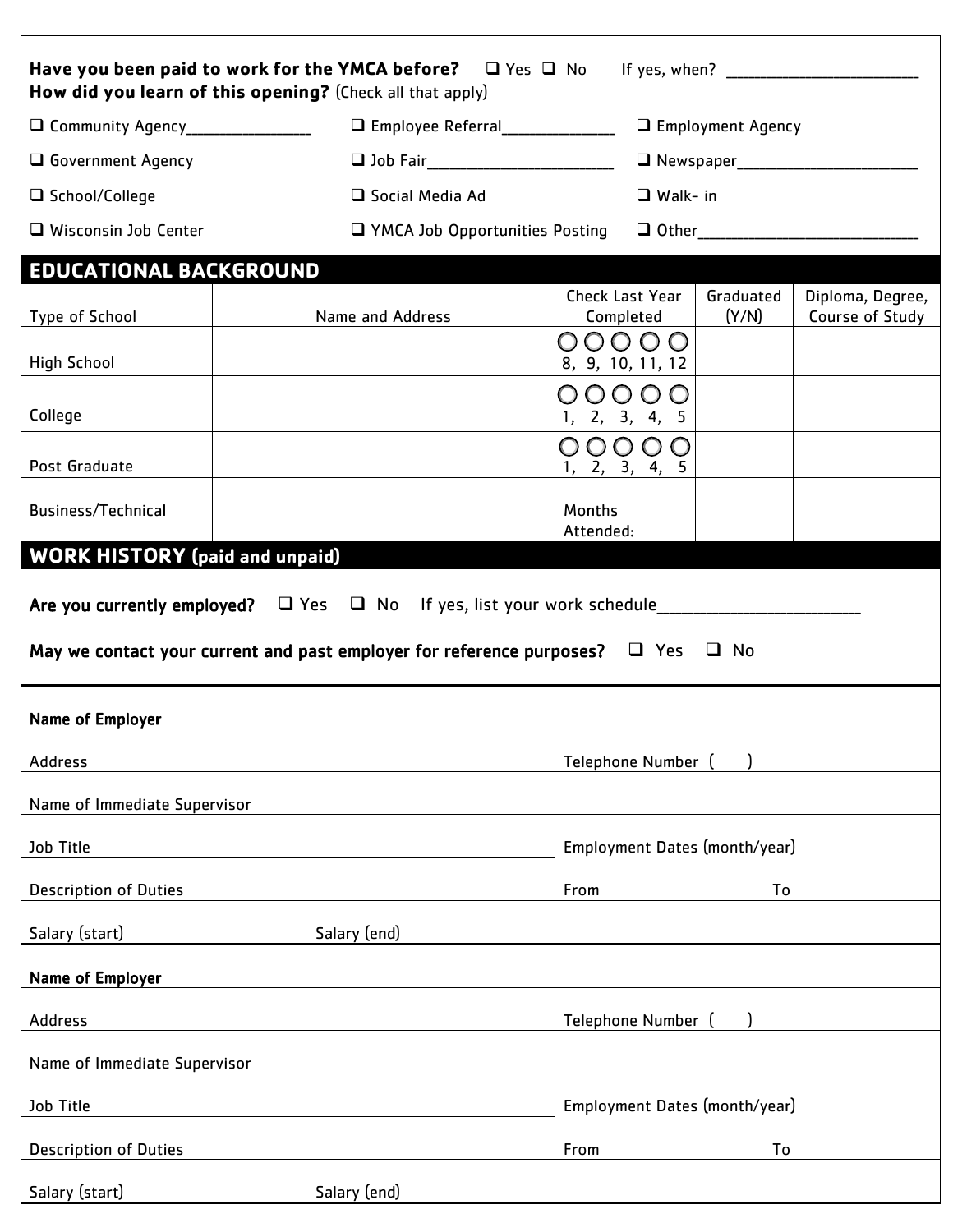| Name of Employer                                                                                     | Reason for Leaving                        |  |  |  |  |
|------------------------------------------------------------------------------------------------------|-------------------------------------------|--|--|--|--|
| Address                                                                                              | Telephone Number (                        |  |  |  |  |
| Name of Immediate Supervisor                                                                         |                                           |  |  |  |  |
| Job Title                                                                                            | Employment Dates (month/year)             |  |  |  |  |
|                                                                                                      |                                           |  |  |  |  |
| <b>Description of Duties</b>                                                                         | From<br>To                                |  |  |  |  |
| Salary (start)<br>Salary (end)                                                                       |                                           |  |  |  |  |
| Name of Employer                                                                                     | Reason for Leaving                        |  |  |  |  |
| Address                                                                                              | Telephone Number (                        |  |  |  |  |
| Name of Immediate Supervisor                                                                         |                                           |  |  |  |  |
| Job Title                                                                                            | Employment Dates (month/year)             |  |  |  |  |
| <b>Description of Duties</b>                                                                         | From<br>To                                |  |  |  |  |
| Salary (start)<br>Salary (end)                                                                       |                                           |  |  |  |  |
| <b>REFERENCES</b>                                                                                    |                                           |  |  |  |  |
| (List individuals familiar with your job qualifications. Please include one family member/relative.) |                                           |  |  |  |  |
| Name                                                                                                 | How long known?                           |  |  |  |  |
| <b>Address</b>                                                                                       | Daytime Telephone (                       |  |  |  |  |
|                                                                                                      | <b>Evening Telephone</b><br>$\mathcal{I}$ |  |  |  |  |
| Relationship                                                                                         |                                           |  |  |  |  |
| Name                                                                                                 | How long known?                           |  |  |  |  |
|                                                                                                      | Daytime Telephone                         |  |  |  |  |
| <b>Address</b>                                                                                       | <b>Evening Telephone</b>                  |  |  |  |  |
| Relationship                                                                                         |                                           |  |  |  |  |
| Name                                                                                                 | How long known?                           |  |  |  |  |
|                                                                                                      | Daytime Telephone                         |  |  |  |  |
| <b>Address</b>                                                                                       | <b>Evening Telephone</b><br>)             |  |  |  |  |
| Relationship                                                                                         |                                           |  |  |  |  |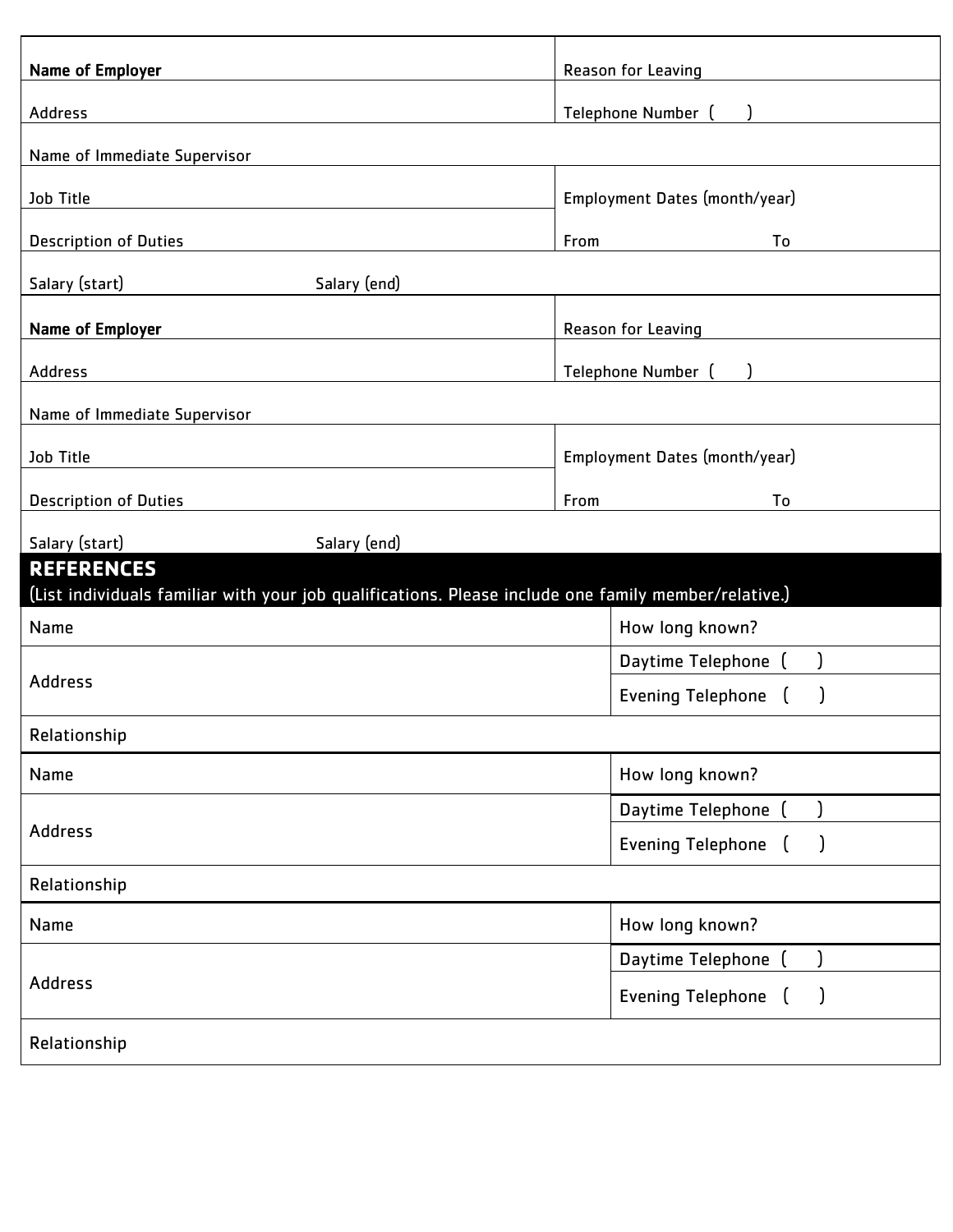

# **OTHER QUALIFYING FACTORS** Certifications: ertifications.<br>(Proof of certification may be required prior to employment) Date Received | Expiration Date If relevant, please describe word processing speed, software knowledge and office equipment experience. Briefly describe what makes you feel qualified to fill the desired position. **AVAILABILITY** (List general days and times of your availability for work) **Monday Tuesday Wednesday Thursday Friday Saturday Sunday Morning Afternoon**

### Fond du Lac Family YMCA Code of Ethics

Below are statements of our Code of Ethics we expect all staff to demonstrate and follow. Please read the statements carefully before signing.

- Our staff will exhibit the highest ethical best practices and personal integrity.
- Our staff will provide a professional work environment that is free from physical, psychological, written, or verbal intimidation or harassment.
- Our staff will not physically, sexually, or emotionally abuse or neglect a youth or adult.
- Our staff will share concerns about suspicious or inappropriate behavior with their supervisor or administrator.
- Our staff will report any suspected abuse or neglect of a youth to the state authorities.
- Our staff will accept their personal responsibility to protect youth and adults from all forms of abuse.

My signature indicates that I have read and understand the above statements.

**Evening**

Signature\_\_\_\_\_\_\_\_\_\_\_\_\_\_\_\_\_\_\_\_\_\_\_\_\_\_\_\_\_\_\_\_\_\_\_\_\_\_\_\_\_\_\_\_\_\_\_\_\_\_\_\_\_\_\_\_\_\_\_\_\_\_\_\_\_\_\_\_\_\_\_\_\_\_\_\_\_\_\_\_\_\_ Date \_\_\_\_\_\_\_\_/\_\_\_\_\_\_\_\_/\_\_\_\_\_\_\_\_\_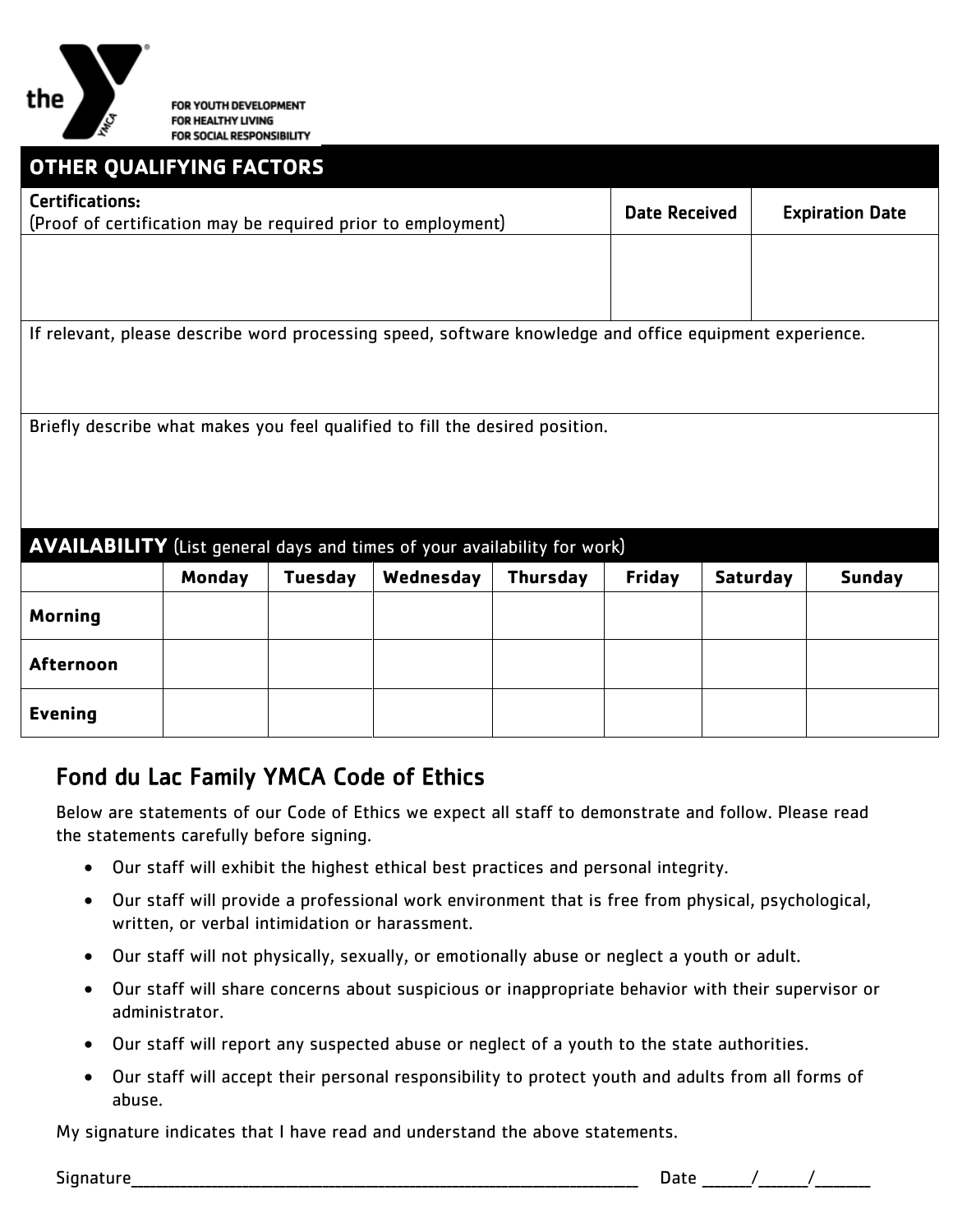

FOR YOUTH DEVELOPMENT **FOR HEALTHY LIVING FOR SOCIAL RESPONSIBILITY** 

## **EMPLOYMENT APPLICATION FOND DU LAC FAMILY YMCA**

### Please read carefully before signing this application.

Our organization appreciates your willingness to share your skills. Providing safe and secure programs for our members is of utmost importance to us. The information gathered in this application is designed to help us provide the highest quality programs for the people of our community. Please read the statements below carefully before signing.

- 1. All information contained in this application is true and correct to the best of my knowledge and belief. I understand that misrepresentations or omissions of any kind may result in denial of employment or be cause for subsequent dismissal if I am hired.
- 2. I understand that I can withdraw from the application process at any time.
- 3. I authorize the Fond du Lac Family YMCA to investigate and verify any and all information provided on this employment application. Such information and verification whether favorable or unfavorable may be provided by present or former employers or any individual familiar with my employment background or me. I voluntarily and knowingly fully release and hold harmless any person or organization that provides information pertaining to my employment or me.
- 4. Regardless of whether or not I become employed by the Fond du Lac Family YMCA, I recognize that this application is not and should not be considered a contract of employment. I understand that employment at the Fond du Lac Family YMCA is on an at-will basis and that my employment may be terminated with or without cause, and without notice, at any time, at my option or the Fond du Lac Family YMCA's unless specifically provided otherwise. I further understand that no Fond du Lac Family YMCA employee or representative has the authority to enter into a contract regarding duration or terms and conditions of employment other than an officer or official of the Fond du Lac Family YMCA and then only by means of a signed written document.
- 5. This application for employment shall be considered active for a period not to exceed 90 days.

### My signature indicates that I have read and understand the above statements.

Signature the contract of the contract of the contract of the contract of the contract of the contract of the contract of the contract of the contract of the contract of the contract of the contract of the contract of the